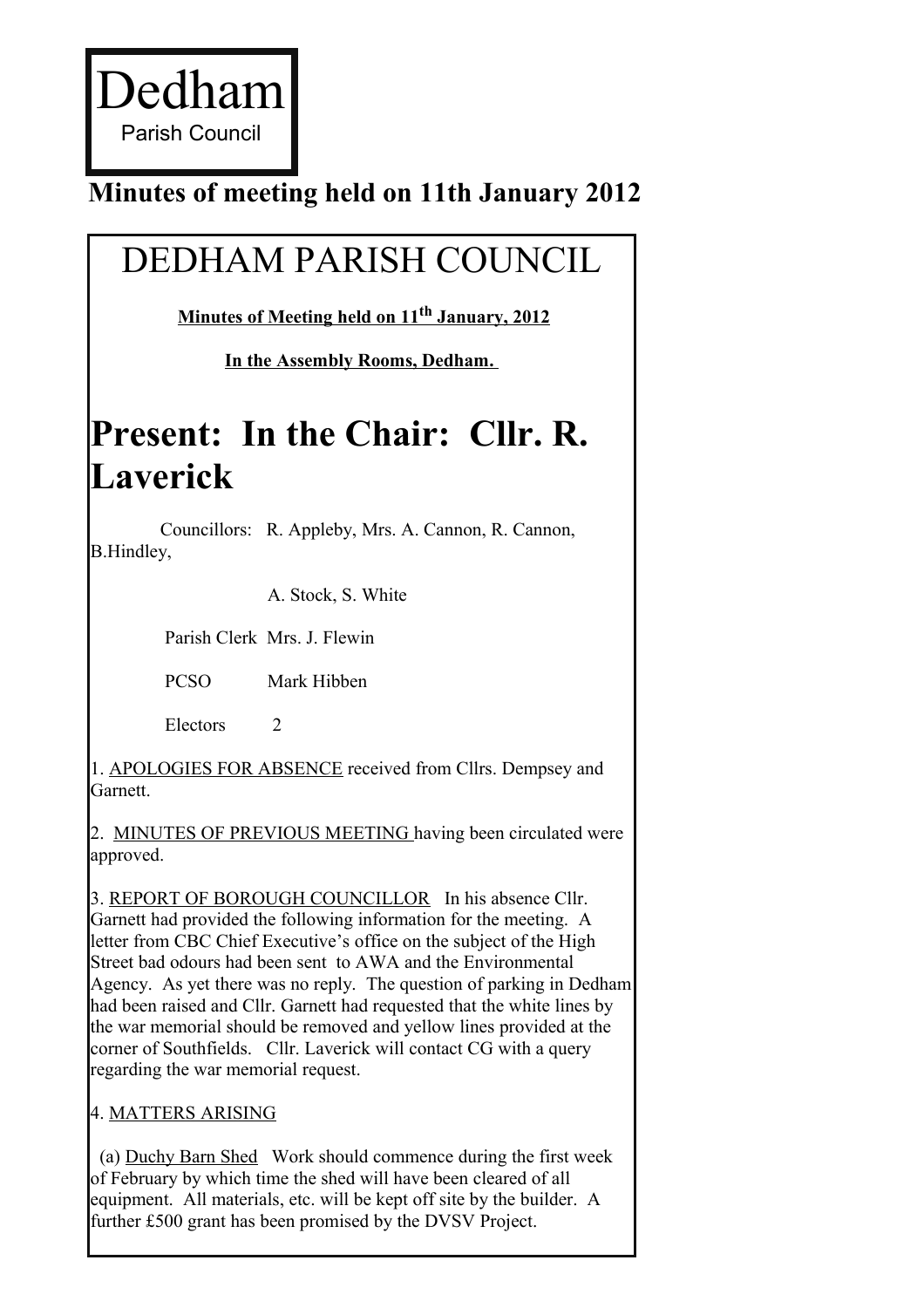(b) High Street Crossing Following extensive enquiries made by Cllr. Hindley it is apparent that Essex Highways would not consider Dedham for any scheme of traffic calming, even if funding was available.

(c) Dog Bins Cllr. Garnett advised that two dog bins have been requested but funding for these items is short. Cllr. White will look into the cost of purchase and maintenance should the Parish Council agree to provide their own bins. The use of 106 money will be explored.

(d) Barrier for The Drift Cllrs. Laverick and Mrs. Cannon inspected the site and agreed that a barrier matching the Royal Square end of The Drift would not be suitable. Cllr. Mrs. Cannon had investigated the possibility of purchasing two replacement posts which would be slightly taller and more visible to traffic. These would cost in the region of £100 for two padlock operated posts.

It was proposed by Cllr. Laverick, seconded by Cllr. Hindley, with all in favour, that two metal folding posts should be purchased for installation along The Drift by the pavilion. Cllr. Mrs. Cannon will discuss the possibility of using 106 money for this with Cllr. Garnett.

### 5. HAVE YOUR SAY None

6. PARISH PLAN Cllr. Stock will provide a quarterly update for publication in the parish magazine

RL – Bus Services – Meeting requested with ECC to discuss several matters raised.

### 7. CORRESPONDENCE

(a) Election Costs Advice on costs involved in the forthcoming elections on  $3^{rd}$  May, 2012, have been advised - £650 if contested, £58 uncontested.

8. REPORT OF PCSO There have been incidents of burglary/theft, common assault, welfare concern following Facebook entry and drugs possession arrest. PCSO Hibben stated that the drugs possession arrests owed much to the vigilance and reporting of members of the community and again gave details of police contact numbers. Note: Contact No. reminder 999 for emergency. 101 for non-emergency incidents /crime. To contact PCSO Hibben direct dial 101 and ask to be connected to his collar number 74184. Other officers responsible for policing Dedham are Sgt. Graham Taylor and PC.David Underwood.

Residents should be encouraged to use the101 contact number as incidents reported direct to PCSO Hibben will assist in the general overview of the situation and create a trail whereas items reported as information only may not form part of any immediate investigation should PCSO Hibben not be available.

9. FOOTPATHS/PLAY AREA/SPORTS FIELD Landowners have been contacted and Fpth.18 will be reinstated shortly. Broken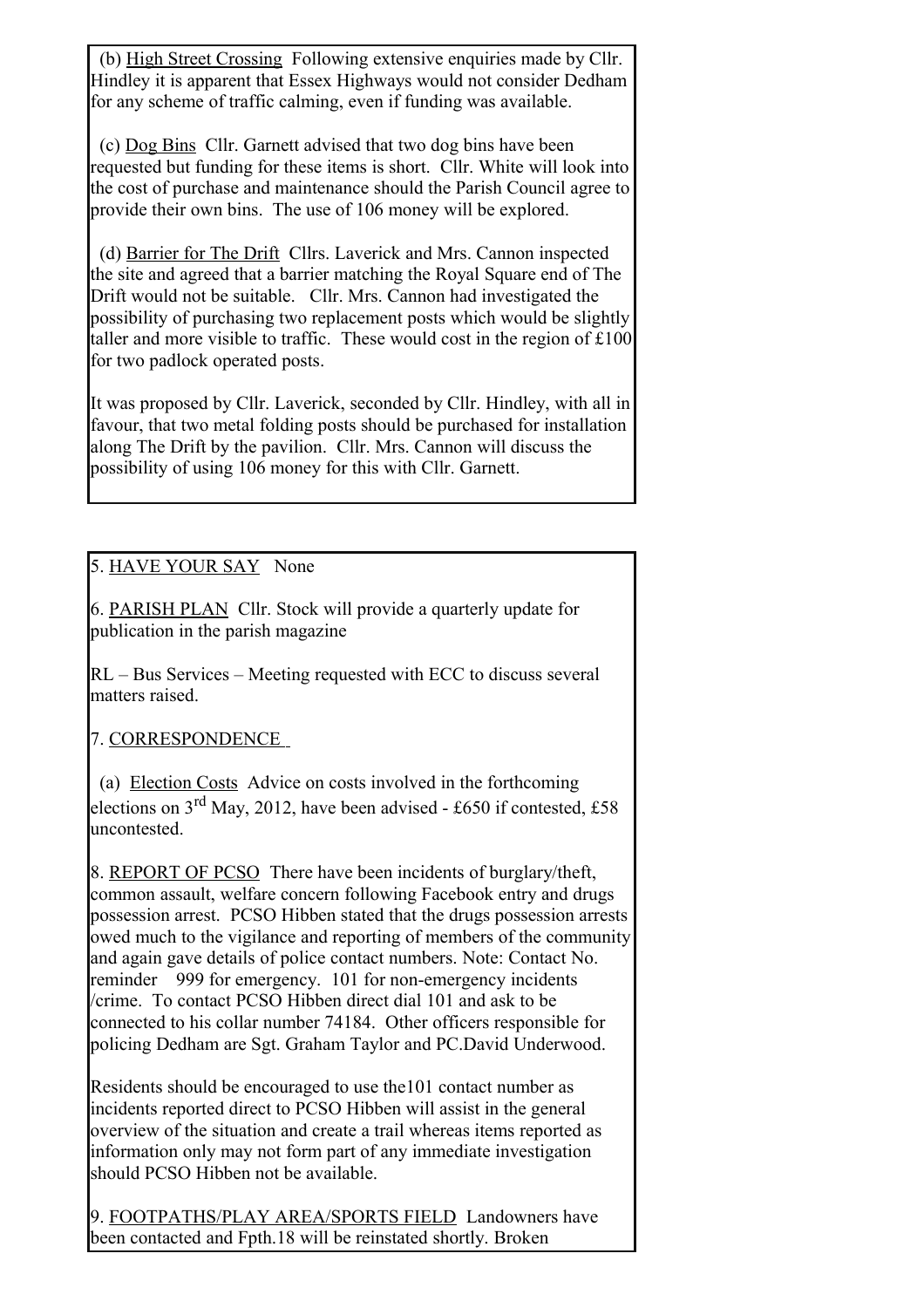fingerposts have been reported. Garden refuse is being dumped on Fpth.34. Cllr. Appleby has written to the Footpath Group suggesting a "clear-up" of footpaths in the area. Cllr. Laverick agreed to contact Stratford St. Mary Parish Council regarding the extremely muddy conditions existing on their land through which the extremely popular path from Dedham Hall to Flatford passes.

The picnic table in the play area has been vandalised and the possibility of inclusion of the play area into the existing CCTV camera has been discussed with Derek March.

This is feasible and Mr. March will obtain a price for adding a camera to the present system. The use of 106 money for this is a possibility which Cllr. Mrs. Cannon will look into with Cllr. Garnett. The dead tree along The Drift has been removed and other trees damaged by the recent high winds have been made safe. It was agreed that a working party to raise the canopy of the trees along The Drift was necessary and members willing to help will meet on Thursday,  $26<sup>th</sup>$  January, at 9.30 a.m.

10. ACCOUNTS It was agreed that the following accounts be paid:

£

Mr. A.P. Hodson – Hours worked in December 187.50

Mrs. O.M. Ruff – Litter

210.00

Essex Police Authority £4,030.00

11. PLANNING The Planning sub-Committee has dealt with the following applications:

COL/2273 Old Exchange, High Street, Dedham.

Install 4 aluminium ventilation louvres to existing windows

Comments: Recommend approval.

COL/2347 Shelley Glebe Barn, Grove Hill, Dedham.

Replacement barn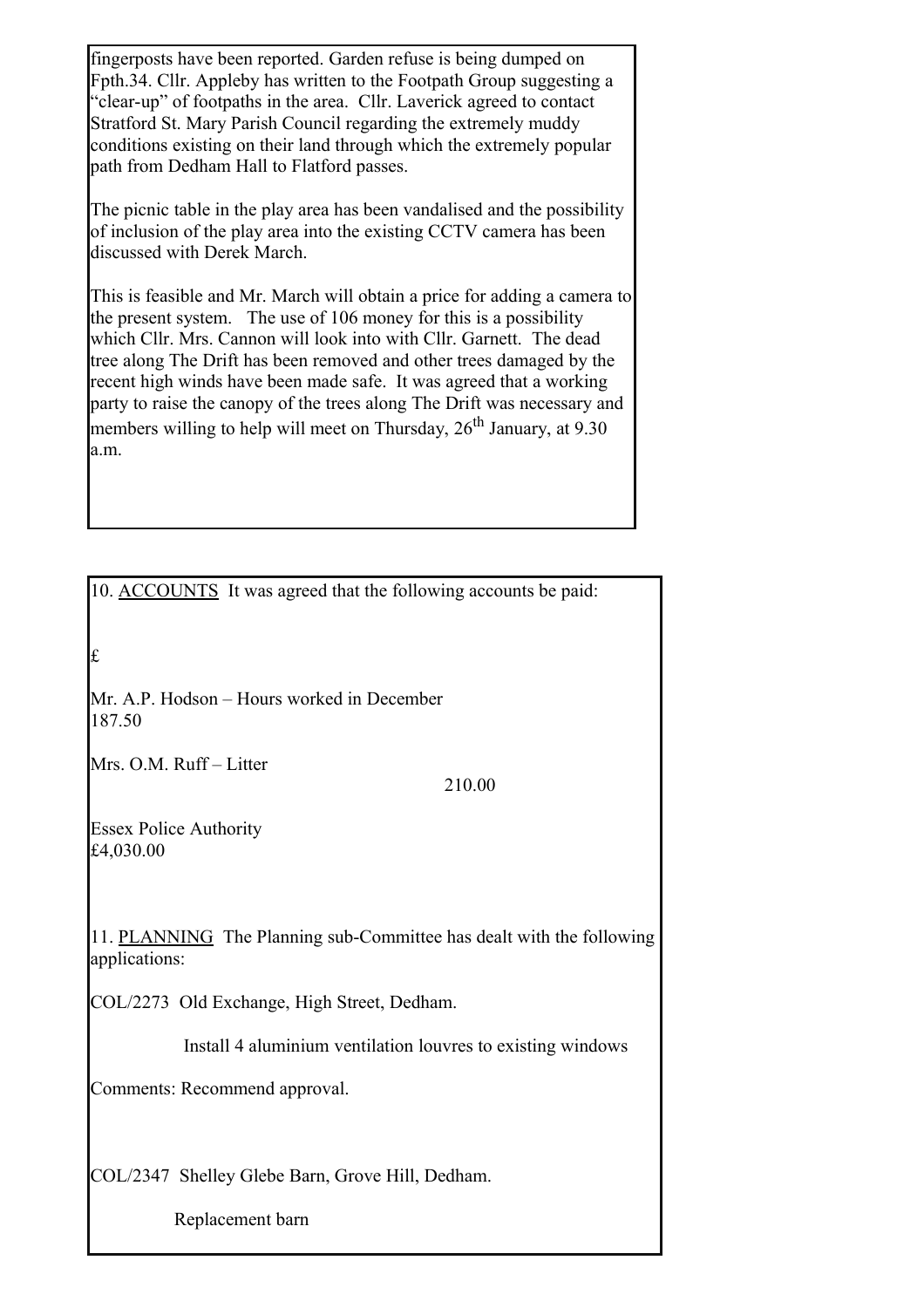Comments: Recommend refusal.

COL/2367 Monks Cottage, Monks Lane, Dedham.

Single storey greenhouse.

Comments: Recommend approval.

COL/LB 2416 Limetree House, Brook Street, Dedham.

Erection of close boarded fence

Comments: Recommend approval.

COL/2437 12 Coopers Lane, Dedham.

2 Roof lights to exiting single storey extension.

Comments: Recommend approval.

Details of Neighbourhood Planning Training organised by RCCE were passed to Cllr. Cannon.

The questionnaire and letter from RCCE regarding housing need in Dedham was now ready to go and the overall cost would be £102. It was proposed by Cllr . Mrs. Cannon , seconded by Cllr. Hindley, with all in agreement, that this project move forward and the cost be accepted. Cllr. Cannon will obtain copies of the new documents for members.

12. ANY OTHER BUSINESS Cllr. Laverick had consulted with CBC about a suitable notice regarding use of the **Mill Pond car park** This followed complaints that multi-kyak carriers were making it difficult for others to park in this small area. A draft notice was discussed and it was agreed that instruction should be kept to a minimum but should include notice that the area was for all visitors, carriers should be parked in the Mill Lane car park and trading companies were not allowed.

Cllr. Hindley gave details of the **Rural Community Broadband Fund** grants from which would need to be match funded. It was suggested this might be of interest to the industrial units in the area. As a member of the local **Highways Panel C**llr. Hindley reported on the activities of the Highway Rangers in the Dedham area and was glad to include the fact that Princel Lane had at last been patched.

The Dedham Quiz will take place in the Assembly Rooms at 7.30 p.m. on Saturday,  $11^{\text{th}}$  February, 2012.